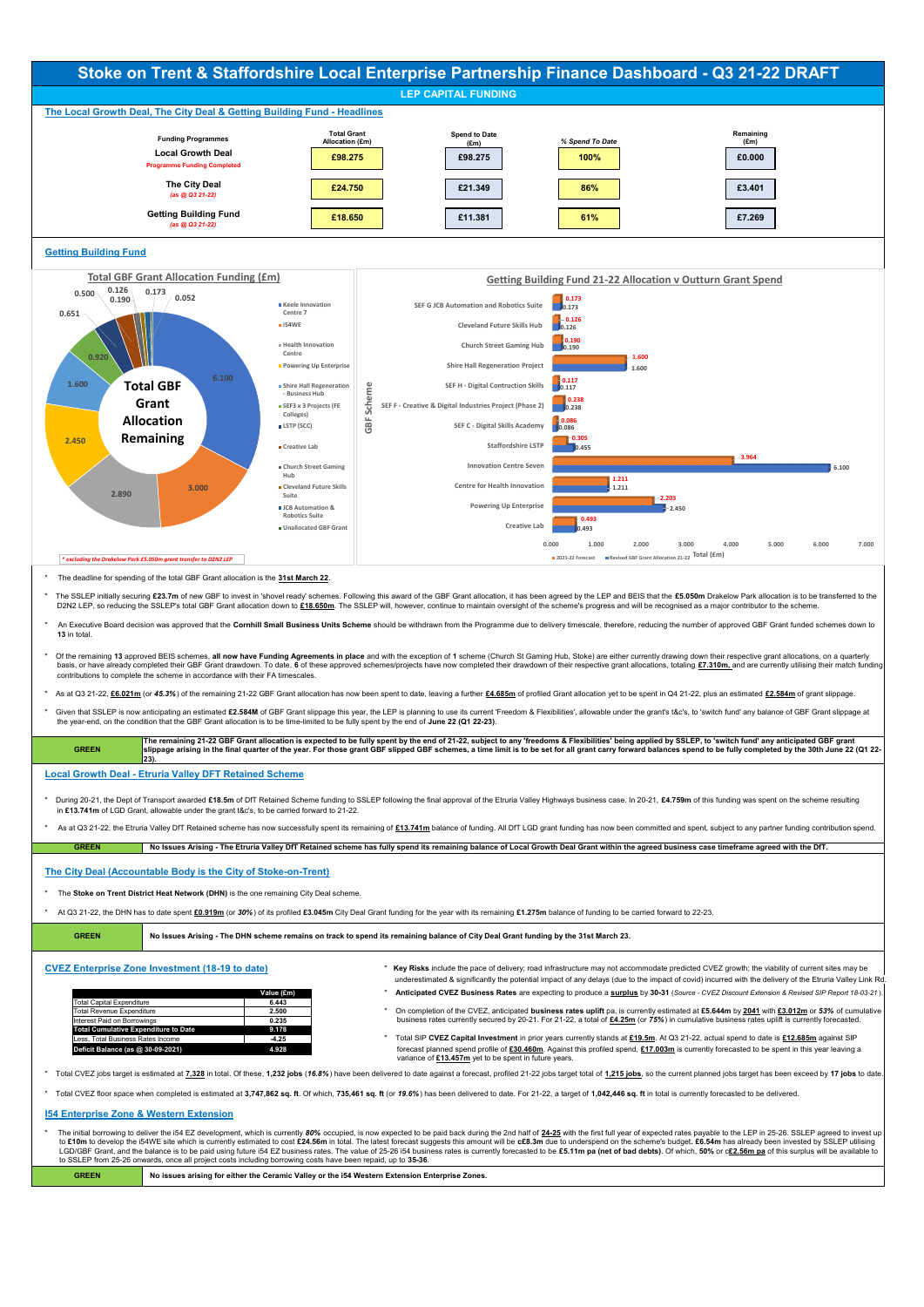- \* Applications (mainly for rural businesses) to the EAFRD Programme closed 18 months ago and grant committed stands at **£3.1m** or *97%* of the SSLEP's **£3.2m** allocation.
- \* All residual LEP Area ESIF allocations, approximately **£10.26m** for ERDF & **£6.7m** for ESF across the SSLEP Area, have been returned to support the Government's **National COVID Recovery &** Response Programme. Allocations of **£1.1m & £0.84m** have initially been made from this returned sum to the SSLEP Area for the **Reopening the High Streets Safely & SME Restart,** plus the **Kickstarting Tourism Grant Programme** in late 20-21 which was quickly spent in supporting the local business economy and further grant allocations are to be expected when the Gov't announces its 'Levelling Out' Funding to replace the current EU funding Programme going forwards.
- The £1.1m of funding for the Reopening of the High Streets Safely has now been fully claimed by the District Authorities and £0.31m (or 31%) of the £0.84m SME Restart & Kickstarting Tourism

Updated programme Management information is usually reported to the ESIF Committee providing the actual grant position for each quarter. However, no ESIF Committees have taken place since November 2019, but a written update was provided in May 21. Further written updates are now expected towards the end of **February 22**.

## **ESF - European Social Fund**

Of the revised £73.2m total ESF allocation, £66.5m or 90.8% of this has now been committed. An extension for the SSLEP Skills Hub has now been agreed for another 12 months (to December 22).



The SSLEP ESIF Programme currently remains on target to commit all of its revised allocations by 30th June 23 to ensure that all contracted project spend is financially completed by Dec 23.

#### **ERDF - European Regional Development Fund**

\* Of the **£90.86m** ERDF allocation, **£80.6m** or **88***.7%* is now committed with many projects now contracted and 'in delivery'.

### **EAFRD - European Agricultural Fund for Rural Development**

 grant funding had been awarded and spent. The SME Restart and Kickstarting Tourism Grant funding has now ceased and all unallocated grant funding returned to Gov't as part of the National Reserve Fund (NRF) for on-going Covid response actions.

**There continues to be a reasonable 'high level of confidence' that the balance of ESIF funding remains 'on course' to meet the grant commitments deadline and the remaining grant is expected to be fully redistributed and spent by 30th June 23. GREEN**